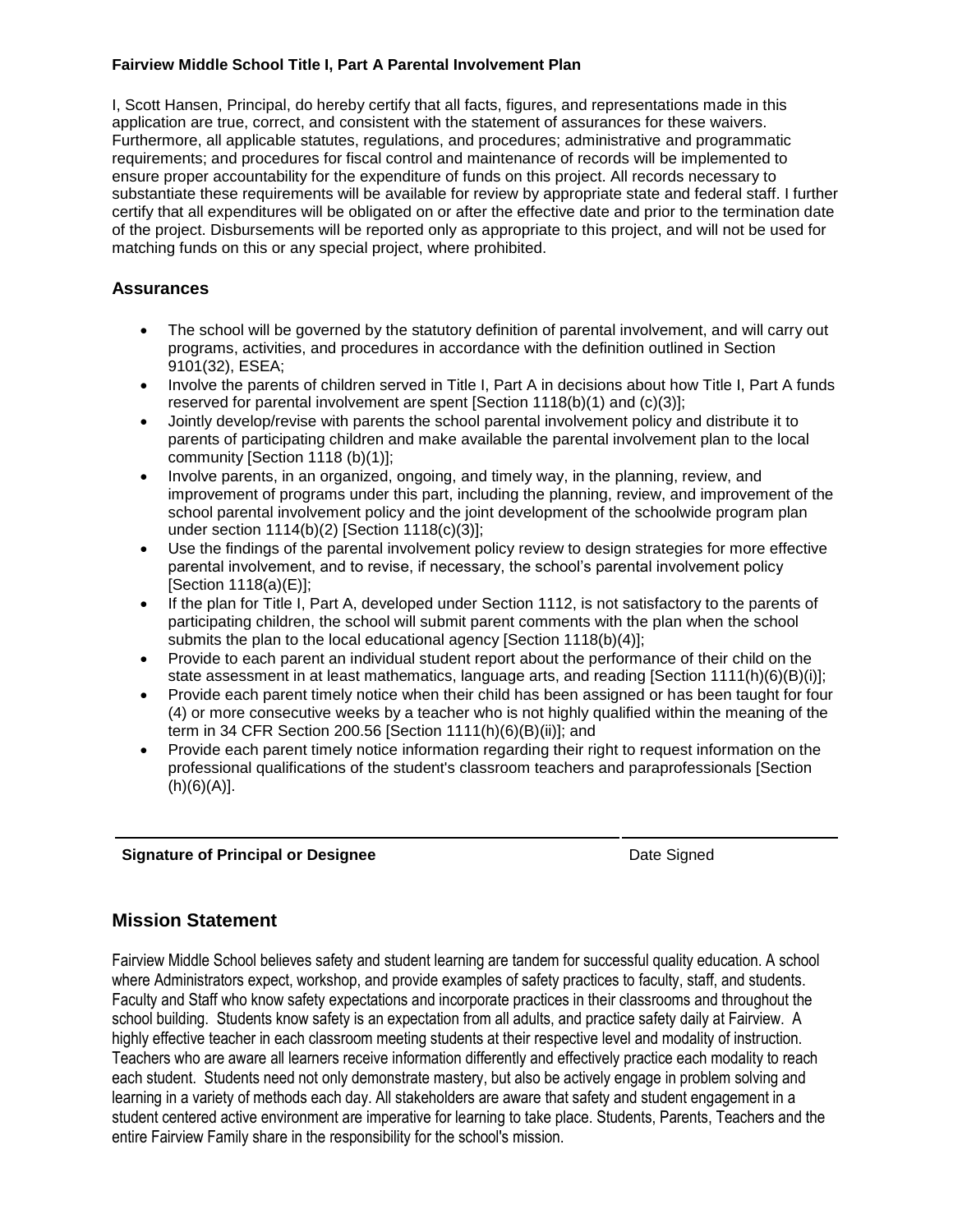Parental Involvement Mission Statement (Optional)

The Fairview Middle School Family consists of students, parents, staff and community members. The Family will work together to prepare students to be responsible, respectful, and independent learners who will grow in his/her intellectual, physical and emotional development in a way that increases academic performance and encourages student and school success.

#### **Involvement of Parents**

Describe how the school will involve parents in an organized, ongoing, and timely manner, in the planning, review, and improvement of Title I programs including involvement in the decisions regarding how funds for parental involvement will be used [Sections1118(c)(3), 1114(b)(2), and 1118(a)(2)(B)].

#### **Response:**

- Parents will be notified of and invited too activities going on within the school through listserve, Fairview Website, Fairview Facebook, and Edmodo.
- The Fairview School Advisory Council will meet to plan, review, and provide input into the school's Parent Involvement Plan and the School Improvement Plan.
- The School Advisory Council will approve the Parental Involvement Budget, along with the School Improvement Budget.
- The School Advisory Council will review the school grade, progress monitoring data, and the SPAR (School Public Accountability Report).

### **Coordination and Integration**

Describe how the school will coordinate and integrate parental involvement programs and activities that teach parents how to help their children at home, to the extent feasible and appropriate, including but not limited to, other federal programs such as: Head Start, Early Reading First, Even Start, Home Instruction Programs for Preschool Youngsters, the Parents as Teachers Program, public preschool, Title I, Part C, Title II, Title III, Title IV, and Title VI [Section 1118(e)(4)].

|                | count Program | Coordination                                                                                                                                                                                                                                     |
|----------------|---------------|--------------------------------------------------------------------------------------------------------------------------------------------------------------------------------------------------------------------------------------------------|
|                | Title 1       | Funds: to hold parent workshops concerning Elementary to Middle Articulation and<br>Middle to High Articulation. Parent workshops on curriculum and assessments. Funds<br>to train teachers on strategies that will support student achievement. |
| $\overline{2}$ | Title 2       | Funds will be used for staff development where staff members will discuss expectations<br>and plan strategies to share with parents.                                                                                                             |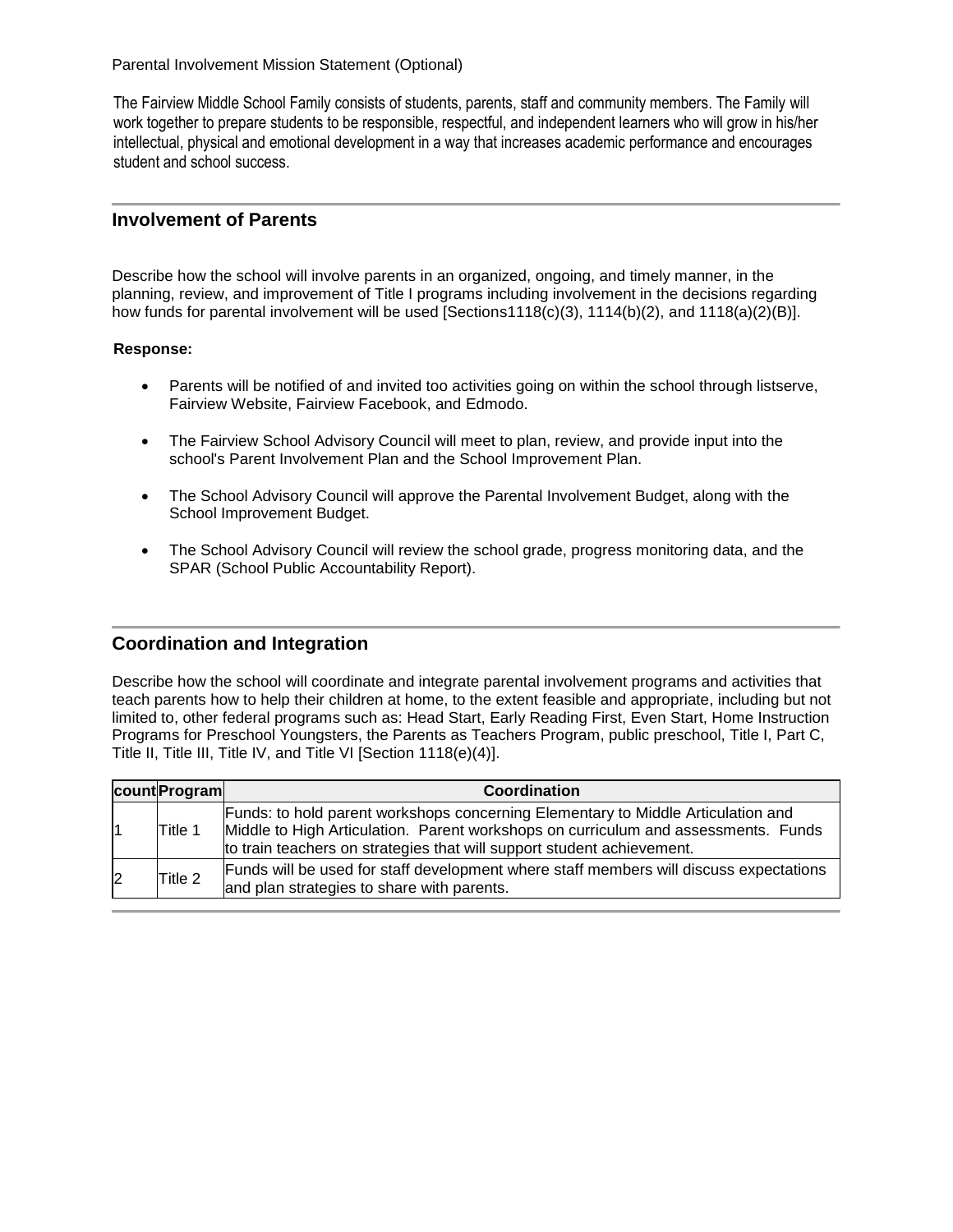Describe the specific steps the school will take to conduct an annual meeting designed to inform parents of participating children about the school's Title I program, the nature of the Title I program (schoolwide or targeted assistance), Adequately Yearly Progress, school choice, supplemental educational services, and the rights of parents. Include timeline, persons responsible, and evidence the school will use to demonstrate the effectiveness of the activity [Section 1118(c)(1)].

| countl         | <b>Activity/Tasks</b>                                                                               | <b>Person</b><br><b>Responsible</b>   | <b>Timeline</b> | Evidence of<br><b>Effectiveness</b>                  |
|----------------|-----------------------------------------------------------------------------------------------------|---------------------------------------|-----------------|------------------------------------------------------|
| l1             | Develop agenda, handouts, and or<br>presentation materials that address the<br>required components. | Administration                        | August          | Copies of Agendas and<br>handouts, powerpoint        |
| $\overline{2}$ | Develop and disseminate invitations                                                                 | Administration and August<br>teachers |                 | posting on school<br>website, listserve,<br>facebook |
| 3              | <b>Publicize</b> event                                                                              | Administration                        | August          | Posting on school<br>website and marquee             |
| 4              | Develop sign-in sheets                                                                              | Administration                        | August          | Copies of sign in sheets                             |
| 5              | Maintain documentation                                                                              | Administration                        | August          | Title I file                                         |

# **Flexible Parent Meetings**

Describe how the school will offer a flexible number of meetings, such as meetings in the morning or evening, and may provide with Title I funds, transportation, child care, or home visits, as such services related to parental involvement [Section 1118(c)(2)].

**Response:** SAC, Parent Partnership Meetings, 21st Century Parent Workshops and other parent workshops held in the evenings. All information shared at Parent Workshops is available on line on the Fairview website, Listserve, and Edmodo. Parents may also request paper copies.

# **Building Capacity**

Describe how the school will implement activities that will build the capacity for strong parental involvement, in order to ensure effective involvement of parents and to support a partnership among the school involved, parents, and the community to improve student academic achievement [Section 1118(e)]. Describe the actions the school will take to provide materials and training to help parents work with their child to improve their child's academic achievement [Section 1118(e)(2)]. Include information on how the school will provide other reasonable support for parental involvement activities under Section 1118 as parents may request [Section 1118(e)(14)].

| count          | <b>Content and Type</b><br>of Activity                      | <b>Person</b><br><b>Responsible</b> | Anticipated<br>Impact on<br><b>Student</b><br><b>Achievement</b>                                                          | <b>Timeline</b>               | Evidence of<br><b>Effectiveness</b>                                                                      |
|----------------|-------------------------------------------------------------|-------------------------------------|---------------------------------------------------------------------------------------------------------------------------|-------------------------------|----------------------------------------------------------------------------------------------------------|
| $\overline{1}$ | Title 1 information/<br>Right to Know                       | Principal                           | Parents will be<br>aware of the<br>opportunities<br>available to assist<br>their child(ren) at<br>home and at<br>lschool. | 2017                          | September, Agendas/Documentation of<br>Right to Know letters                                             |
| $\overline{2}$ | Curriculum/Florida<br>Standards/Grade<br>Level Expectations | Teachers                            | Parents will be<br>familiar with what<br>is required for<br>students to be<br>lsuccessful.                                | August<br>2017 and<br>ongoing | Open House sign-in<br>sheets, Progress Reports,<br>Parent emails, and Parent<br>Conference documentation |
| lЗ             | Parent Partnership<br>Workshops                             | Teachers                            | Parents will gain<br>knowledge and                                                                                        | September<br>2017             | Agendas and sign-in<br>sheets                                                                            |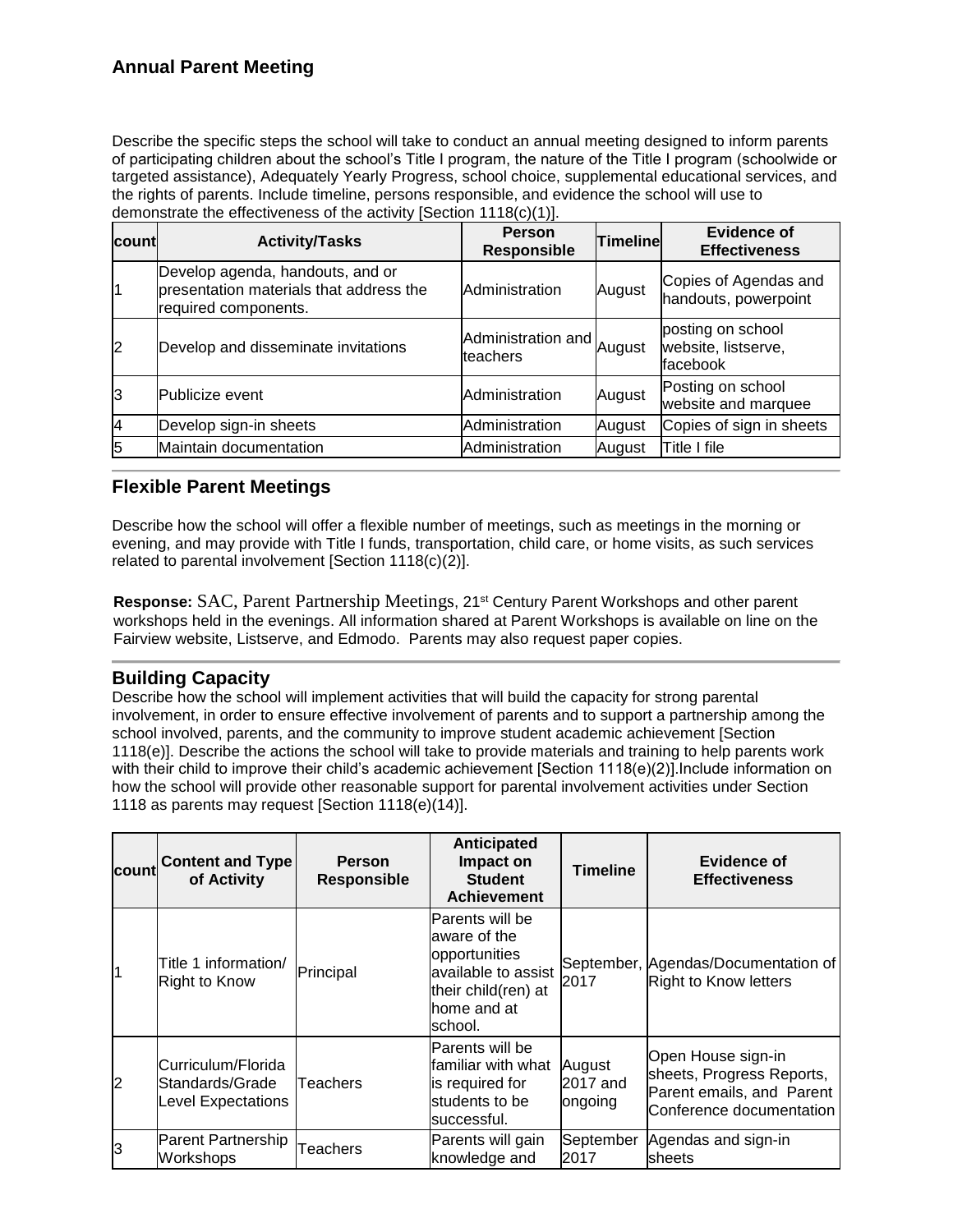|   |                                                                           |                      | understanding of<br>what is expected<br>and what they can<br>do to support their<br>lchild's academic<br>success.                     |                               |                          |
|---|---------------------------------------------------------------------------|----------------------|---------------------------------------------------------------------------------------------------------------------------------------|-------------------------------|--------------------------|
| 4 | Standardized<br>Testing Information Principal/Teachers with strategies to | Assistant            | <b>Parents will</b><br>lbecome familiar<br>with the FSA<br>testing format and<br>help their child to<br>be successful on<br>the test. | January                       | Agenda and sign-in sheet |
| 5 | <b>SAC Meetings</b>                                                       | <b>SAC Committee</b> | <b>SAC</b> committee<br>and community<br>members will<br>discuss on-going<br>workshops                                                | August<br>2017 and<br>ongoing | Agenda and sign-in sheet |

# **Staff Training**

Describe the professional development activities the school will provide to educate the teachers, pupil services personnel, principals, and other staff in how to reach out to, communicate with, and work with parents as equal partners, in the value and utility of contributions of parents, and in how to implement and coordinate parent programs, and build ties between parents and schools [Section 1118(e)(3)].

| count                   | <b>Content and</b><br><b>Type of Activity</b>                                                                                                                                               | <b>Person Responsible</b>                      | Anticipated<br>Impact on<br><b>Student</b><br><b>Achievement</b>                                                                         | <b>Timeline</b>                                              | Evidence of<br><b>Effectiveness</b>                                 |
|-------------------------|---------------------------------------------------------------------------------------------------------------------------------------------------------------------------------------------|------------------------------------------------|------------------------------------------------------------------------------------------------------------------------------------------|--------------------------------------------------------------|---------------------------------------------------------------------|
| $\overline{\mathbf{1}}$ | Teacher Training<br>on effective forms<br>of communication,<br>on communicating<br>discipline<br>information with<br>parents, and on<br>sharing district<br>requirements with<br>parents. - | Principal/assistant<br>principals              | Teachers will<br>be able to<br>communicate<br>better with<br>parents to help<br>them facilitate<br>their child's<br>lacademic<br>success | Monthly<br>during<br>Professional<br>Learning<br>Communities | Agendas/Parent<br>Surveys/Documentation<br>of Right to Know letters |
| 2                       | <b>Book Study</b>                                                                                                                                                                           | Administration/assorted increasing<br>teachers | Teachers will<br>learn and share<br>strategies for<br>student<br>success in the<br>Ischool<br>environment                                | Professional<br>Learning<br>lCommunities                     | Agendas                                                             |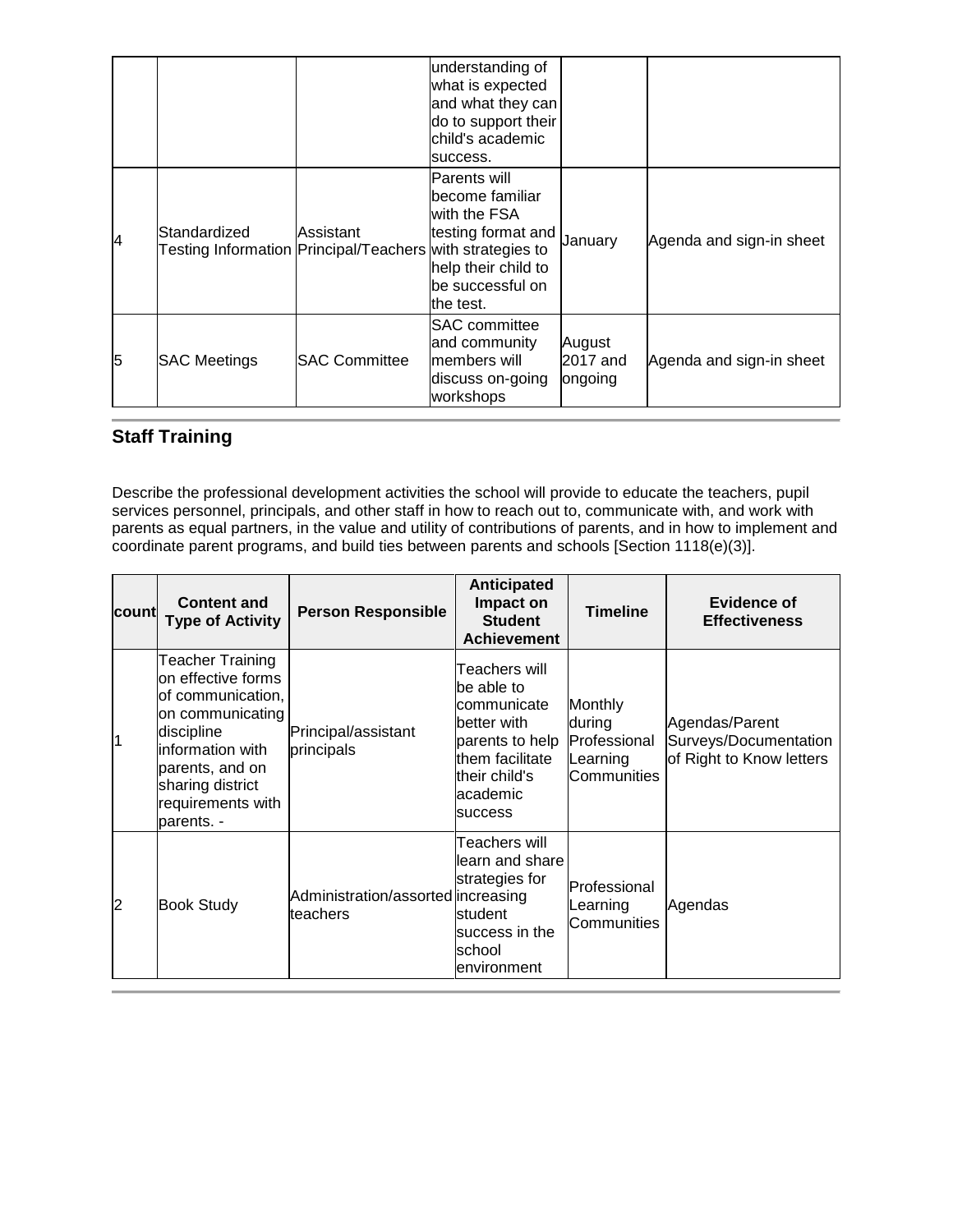Describe the other activities, such as parent resource centers, the school will conduct to encourage and support parents in more fully participating in the education of their children [Section 1118 (e)(4)].

**Response:** Administration is currently looking at previous years data (test scores, concerns, technology) to develop parent resources specifically for Fairview. Resources to include but not limited to access to technology, Matriculation to high school and college, School technology @ home

# **Communication**

Describe how the school will provide parents of participating children the following [Section 1118(c)(4)]:

- Timely information about the Title I programs [Section  $1118(c)(4)(A)$ ];
- Description and explanation of the curriculum at the school, the forms of academic assessment used to measure student progress, and the proficiency levels students are expected to meet [Section 1118(c)(4)(B)];
- If requested by parents, opportunities for regular meetings to formulate suggestions and to participate, as appropriate, in decisions relating to the education of their children[Section 1118(c)(4)(C)]; and
- If the schoolwide program plan under Section 1114 (b)(2) is not satisfactory to the parents of participating children, the school will include submit the parents' comments with the plan that will be made available to the local education agency [Section 1118(c)(5)].

**Response:** Parents will receive information about the Title 1 program at the school Open House, 21st Century Workshops, Parent Partnership workshops. The Right to Know letters and the Parent Compacts are available through the Fairview website, listserve, and hand copies as needed. Parents will learn about the curriculum, forms of assessment, and proficiency levels during Open House, parent meetings, individual parent conferences, and communication through listserve, Parent Portal and EDMODO teachers. Parents are invited to participate in SAC and are given the opportunity to give input to the Parent Involvement Plan and School Improvement Plan through annual Climate Surveys and Title 1 Surveys. Parents also receive information through a monthly newsletter, listserv announcements, and the school webpage.

# **Accessibility**

Describe how the school will provide full opportunities for participation in parental involvement activities for all parents (including parents with limited English proficiency, disabilities, and migratory children). Include how the school plans to share information related to school and parent programs, meetings, school reports, and other activities in an understandable and uniform format and to the extent practical, in a language parents can understand [Section 1118(e)(5) and 1118(f)].

**Response:** For those students who have limited English proficiency, we offer Spanish translation by school personnel or by translation software. For other languages, we can use the translation software or we contact the district ELL department to provide an interpreter. For those with physical disabilities, the school is accessible through ramps.

### **Discretionary Activities**

Discretionary School Level Parental Involvement Policy Components Check if the school does not plan to implement discretionary parental involvement activities. Check all activities the school plans to implement:

| count Activity | <b>Description of</b><br><b>Implementation Strategy</b> | <b>Person</b><br>Responsible | <b>Anticipated Impact on</b><br><b>Student Achievement</b> | <b>Timeline</b> |
|----------------|---------------------------------------------------------|------------------------------|------------------------------------------------------------|-----------------|
|                |                                                         |                              |                                                            |                 |
|                |                                                         |                              |                                                            |                 |
|                |                                                         |                              |                                                            |                 |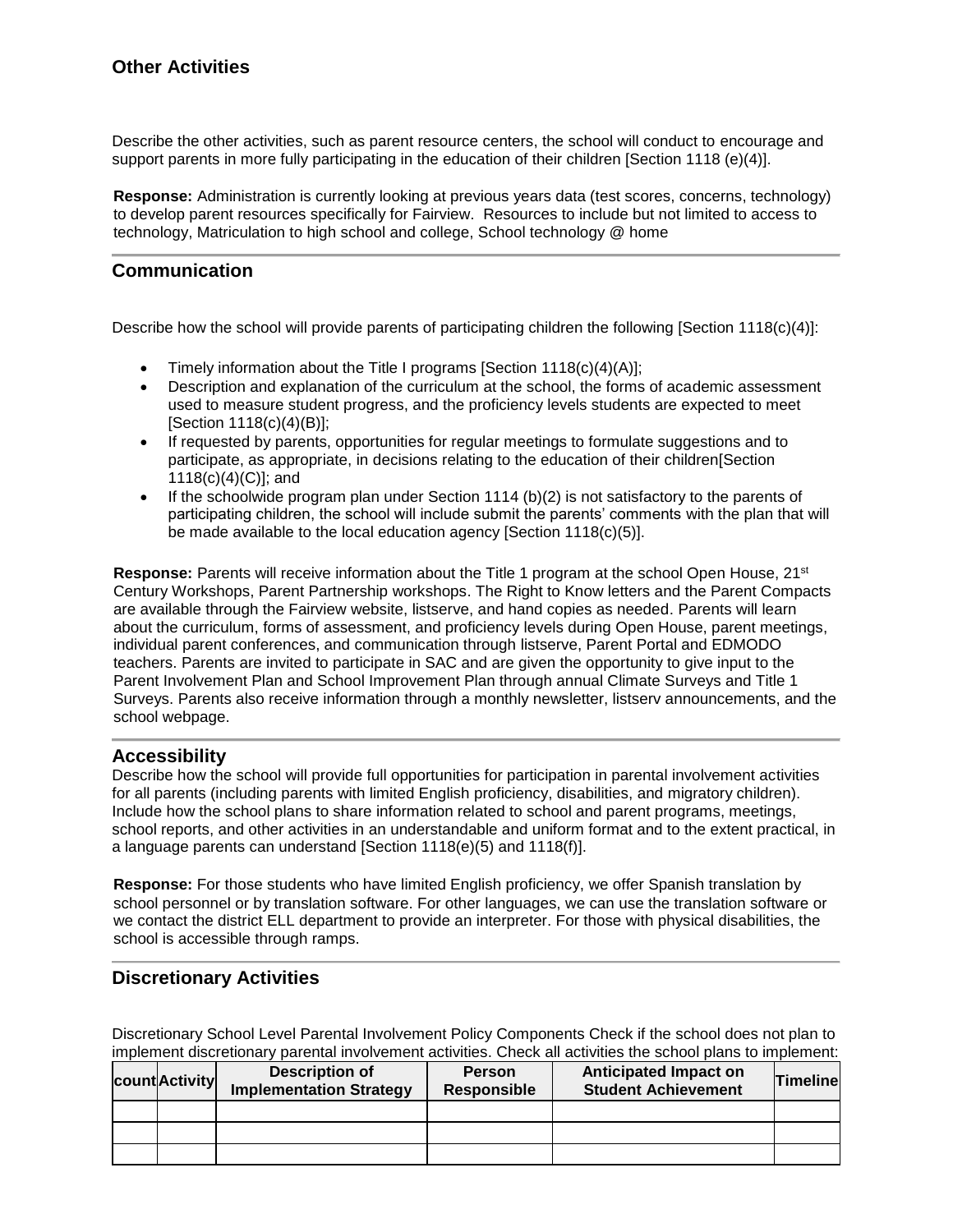# **Upload Evidence of Input from Parents**

Upload evidence of parent input in the development of the plan. [Uploaded Document](file:///C:/Users/martint/AppData/Local/Microsoft/Windows/Temporary%20Internet%20Files/Content.IE5/XMVOIDRB/fileUploads/370431_2016-2017_uploadEvidenceParentInput.pdf)

# **Upload Parent-School Compact**

Note: As a component of the school-level parental involvement policy/plan, each school shall jointly develop, with parents for all children served under this part, a parent-school compact that outlines how parents, the entire school staff, and students will share the responsibility for improved student academic achievement Section 1118(d)].

Upload an electronic version of the Parent-School Compact. [Uploaded Document](file:///C:/Users/martint/AppData/Local/Microsoft/Windows/Temporary%20Internet%20Files/Content.IE5/XMVOIDRB/fileUploads/370431_2016-2017_uploadCompact.pdf)

# **Upload Evidence of Parent Involvement in Development of Parent-School Compact**

Note: As a component of the school-level parental involvement policy/plan, each school shall jointly develop, with parents for all children served under this part, a parent-school compact that outlines how parents, the entire school staff, and students will share the responsibility for improved student academic achievement Section 1118(d)].

Upload evidence of parent input in the development of the compact. [Uploaded Document](file:///C:/Users/martint/AppData/Local/Microsoft/Windows/Temporary%20Internet%20Files/Content.IE5/XMVOIDRB/fileUploads/370431_2016-2017_uploadCompactEvidence.pdf)